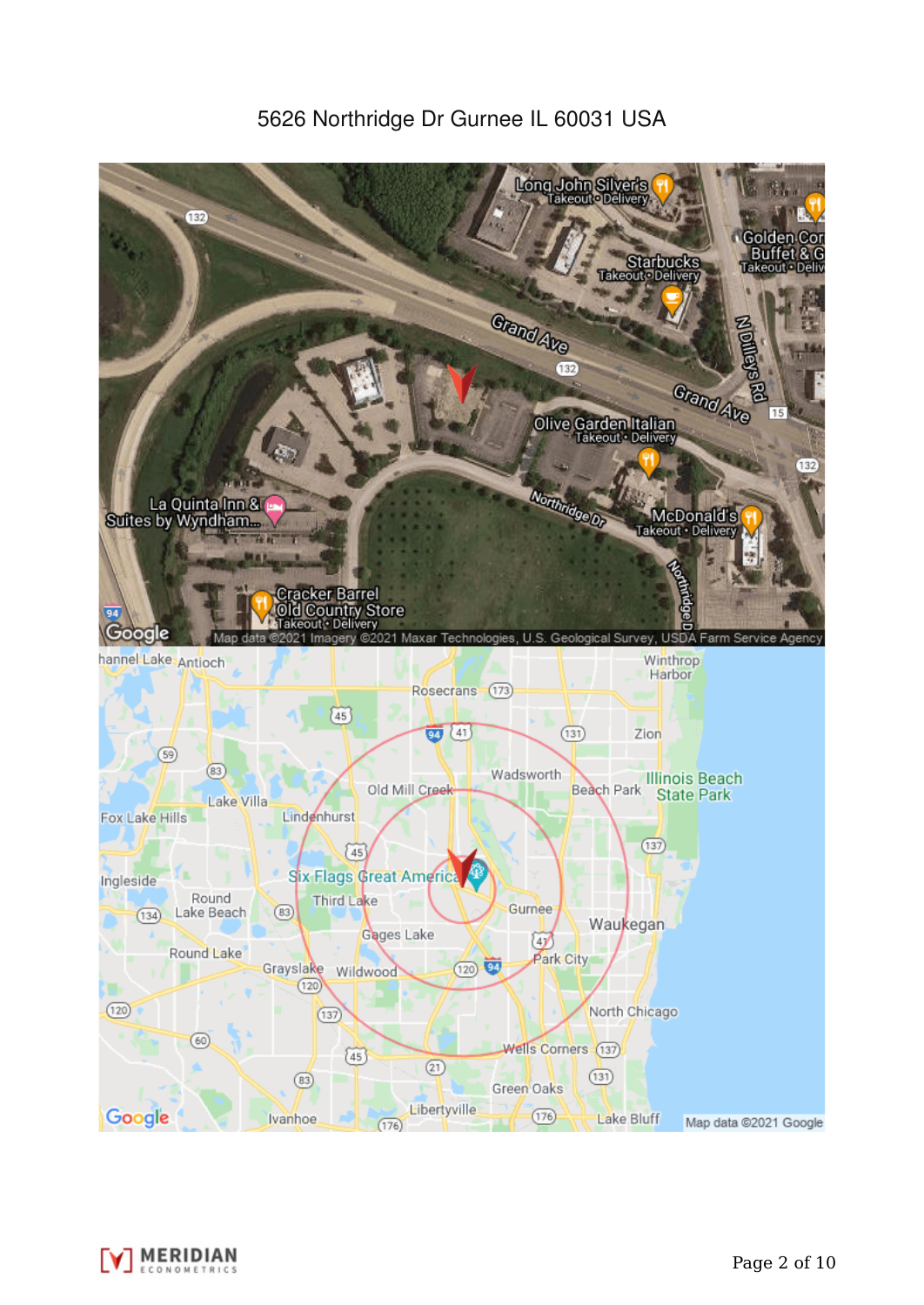Age 1 mi



Age 3 mi



Age 5 mi





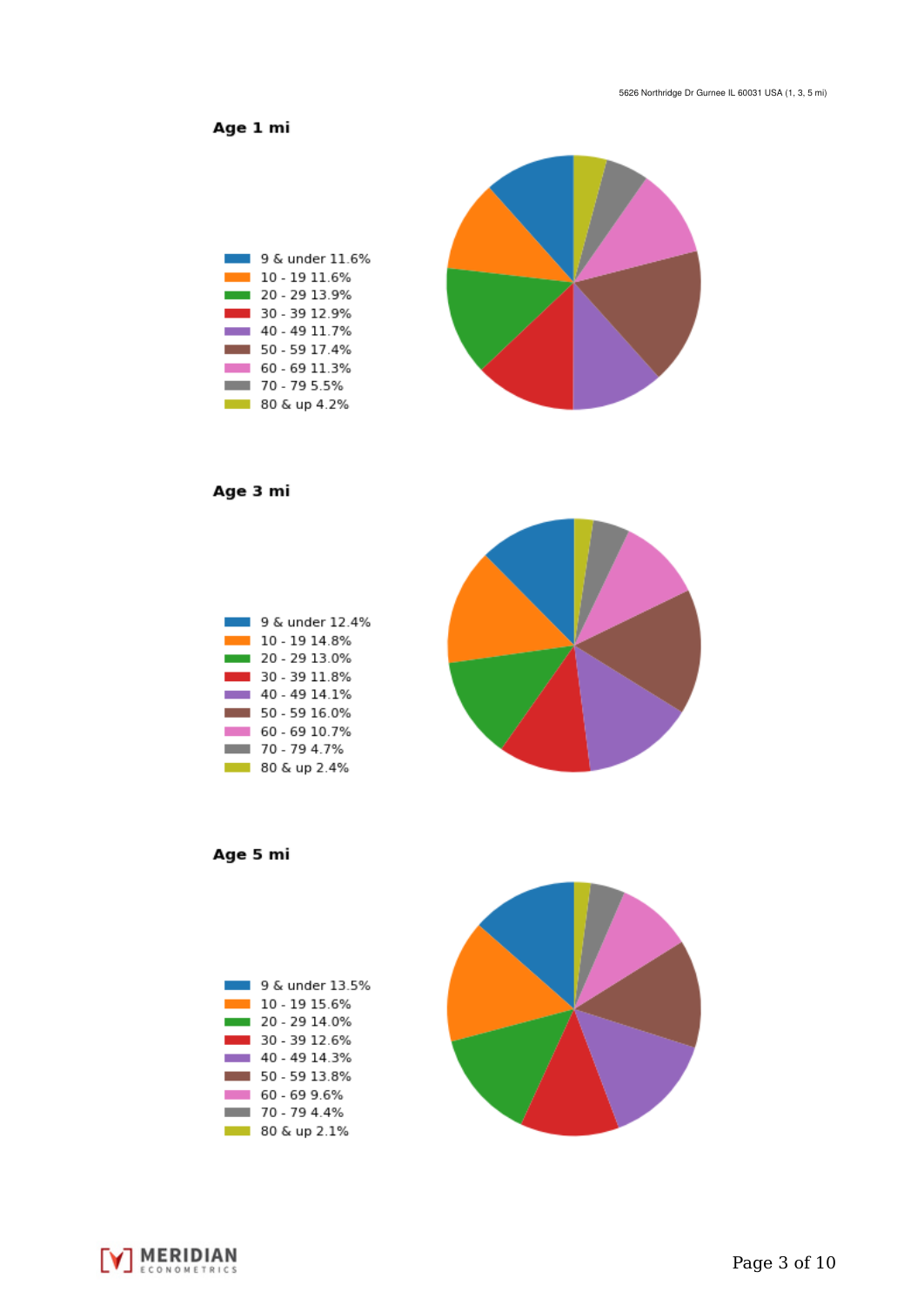## Income 1 mi



#### Income 3 mi

| Less than \$15K 5.8%   |
|------------------------|
| \$15K to \$25K 5.8%    |
| \$25K to \$35K 5.6%    |
| \$35K to \$45K 5.9%    |
| \$45K to \$60K 9.0%    |
| \$60K to \$100K 22.9%  |
| \$100K to \$150K 19.6% |
| \$150K or More 25.4%   |



Income 5 mi





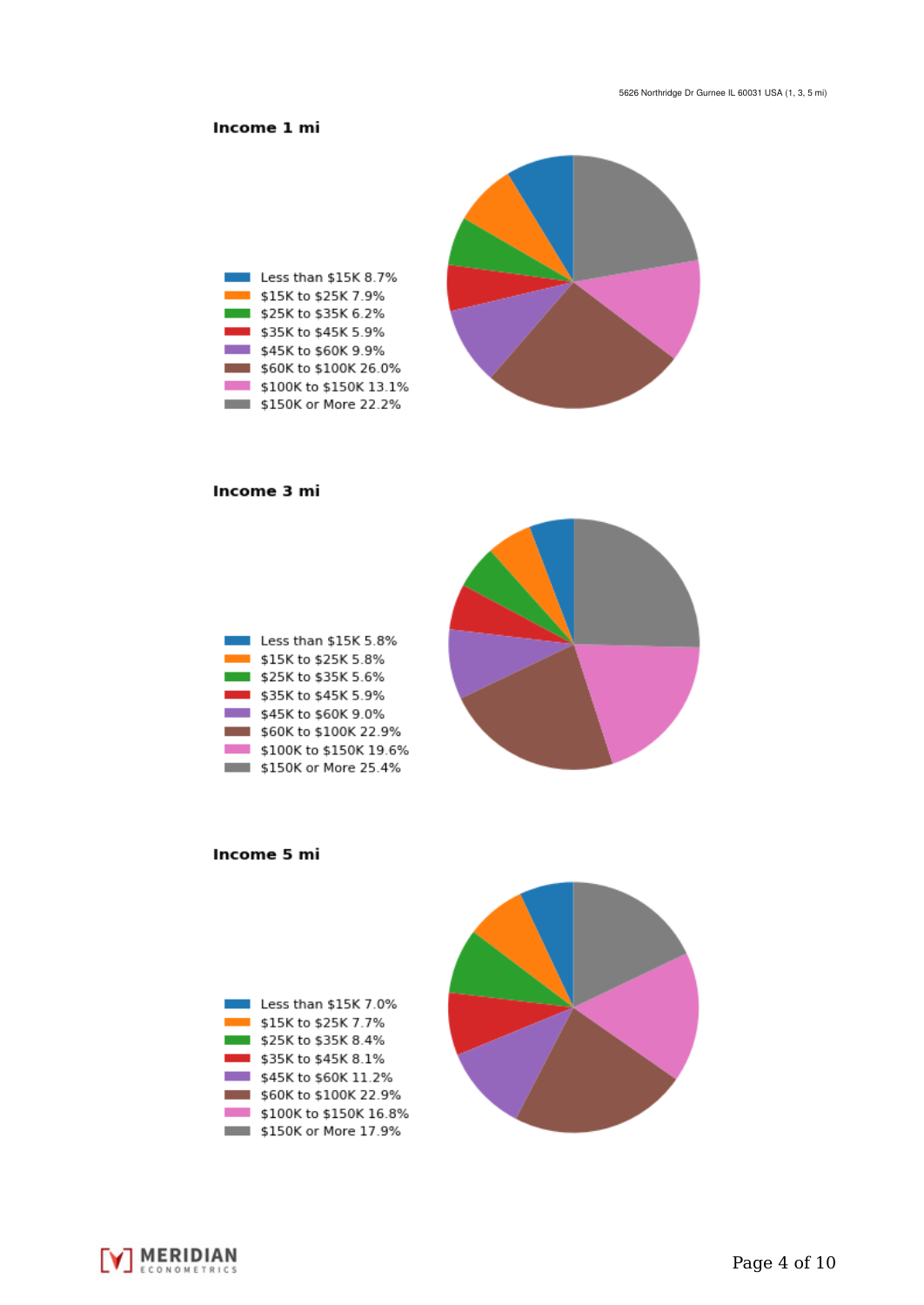



#### Race 3 mi







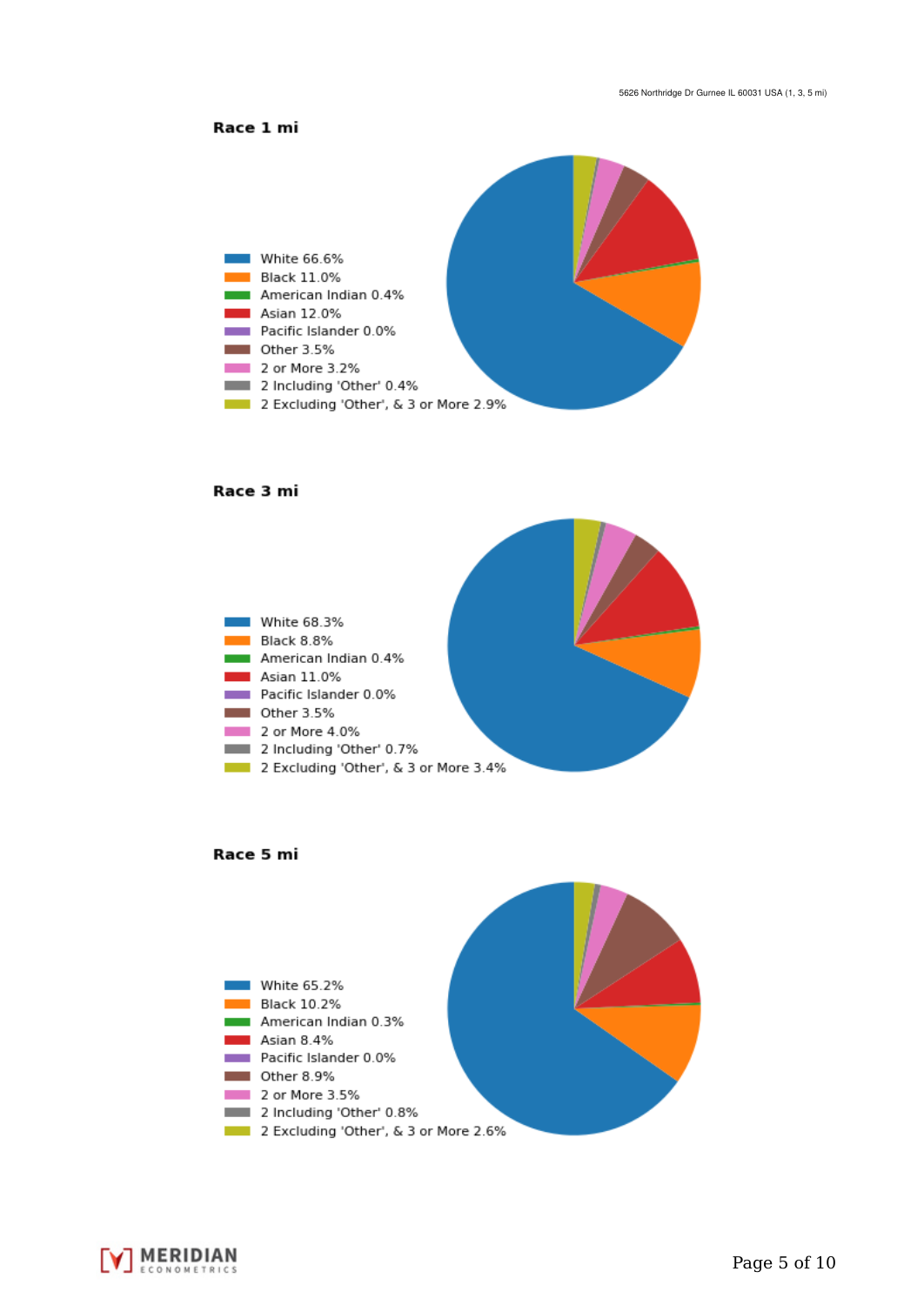## Edu 1 mi



### Edu 3 mi







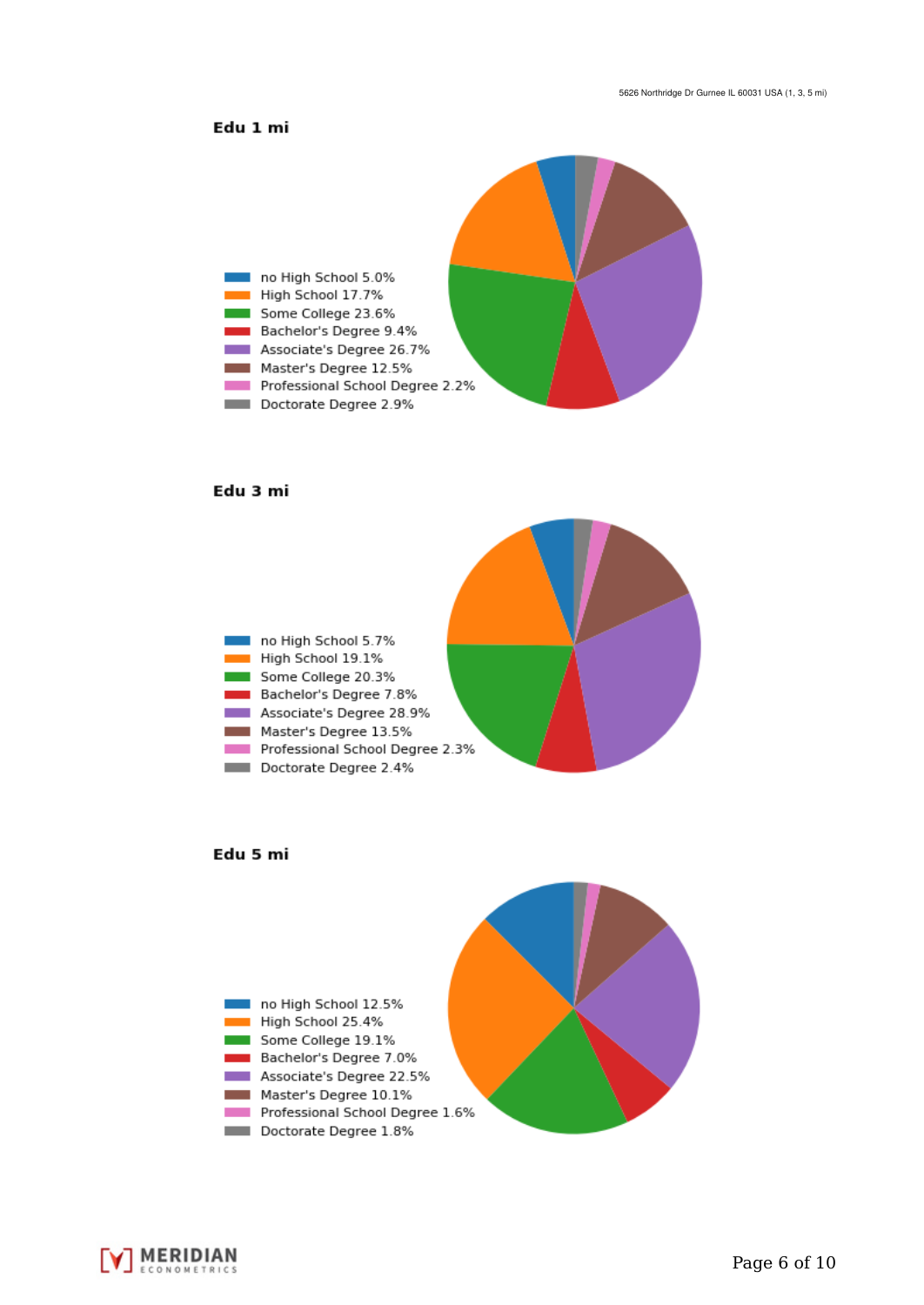|                         |        |        | 5626 Northridge Dr Gurnee IL 60031 USA (1, 3, 5 mi) |
|-------------------------|--------|--------|-----------------------------------------------------|
| General                 | 1 mi   | 3 mi   | 5 mi                                                |
| <b>Target Market</b>    | 5,902  | 48,734 | 133,325                                             |
| <b>Total Population</b> | 5,902  | 48,734 | 133,325                                             |
| <b>Total Households</b> | 2,390  | 17,660 | 46,521                                              |
| Median Household Income | 89,910 | 91,895 | 78,406                                              |
|                         |        |        |                                                     |
| Median Age              | 39     | 39     | $37\,$                                              |
| Median Age Male         | 37     | 37     | 36                                                  |
| Median Age Female       | 42     | 41     | 38                                                  |
| Age By Sex              | 1 mi   | 3 mi   | 5 mi                                                |
| <b>Total Male</b>       | 2,904  | 23,998 | 66,182                                              |
|                         |        | 1,296  | 4,369                                               |
| (M) under 5             | 165    |        |                                                     |
| (M) 5 to 9              | 226    | 1,955  | 5,053                                               |
| (M) 10 to 14            | 168    | 1,917  | 5,486                                               |
| (M) 15 to 17            | 120    | 1,116  | 2,994                                               |
| (M) 18 and 19           | 74     | 707    | 2,015                                               |
| (M) 20                  | 104    | 314    | 1,118                                               |
| (M) 21                  | 116    | 410    | 1,390                                               |
|                         | 84     | 1,226  | 3,192                                               |
| (M) 22 to 24            |        |        |                                                     |
| (M) 25 to 29            | 160    | 1,452  | 4,022                                               |
| (M) 30 to 34            | 178    | 1,303  | 4,366                                               |
| (M) 35 to 39            | 208    | 1,391  | 3,971                                               |
| (M) 40 to 44            | 188    | 1,725  | 4,809                                               |
| (M) 45 to 49            | 183    | 1,627  | 4,628                                               |
| (M) 50 to 54            | 228    | 1,815  | 4,648                                               |
| (M) 55 to 59            | 200    | 1,802  | 4,271                                               |
|                         |        |        |                                                     |
| (M) 60 and 61           | 87     | 732    | 1,482                                               |
| (M) 62 to 64            | 104    | 807    | 2,211                                               |
| (M) 65 and 66           | 40     | 450    | 1,107                                               |
| (M) 67 to 69            | 69     | 486    | 1,237                                               |
| (M) 70 to 74            | 102    | 693    | 1,681                                               |
| (M) 75 to 79            | 52     | 326    | 1,053                                               |
| (M) 80 to 84            | 41     | 204    | 563                                                 |
|                         |        |        |                                                     |
| (M) 85 and older        | 6      | 243    | 516                                                 |
| <b>Total Female</b>     | 2,998  | 24,736 | 67,143                                              |
| (F) under 5             | 94     | 1,279  | 4,070                                               |
| (F) 5 to 9              | 198    | 1,535  | 4,455                                               |
| (F) 10 to 14            | 147    | 1,665  | 5,303                                               |
| (F) 15 to 17            | 124    | 1,302  | 3,312                                               |
| (F) 18 and 19           | 50     | 496    | 1,704                                               |
|                         |        |        |                                                     |
| (F) 20                  | 50     | 237    | 719                                                 |
| (F) 21                  | 11     | 396    | 1,115                                               |
| (F) 22 to 24            | 113    | 1,016  | 3,121                                               |
| (F) 25 to 29            | 184    | 1,281  | 4,050                                               |
| (F) 30 to 34            | 158    | 1,562  | 4,055                                               |
| (F) 35 to 39            | 215    | 1,516  | 4,472                                               |
| (F) 40 to 44            | 125    | 1,742  | 4,964                                               |
|                         |        |        |                                                     |
| (F) 45 to 49            | 192    | 1,760  | 4,690                                               |
| (F) 50 to 54            | 314    | 2,208  | 4,809                                               |
| (F) 55 to 59            | 286    | 1,983  | 4,645                                               |
| (F) 60 and 61           | 103    | 681    | 1,747                                               |
| (F) 62 to 64            | 111    | 1,034  | 2,366                                               |
| (F) 65 and 66           | 81     | 449    | 1,184                                               |
| (F) 67 to 69            | 71     | 576    | 1,519                                               |
| (F) 70 to 74            | 100    | 803    | 1,998                                               |
|                         | 70     | 471    |                                                     |
| (F) 75 to 79            |        |        | 1,139                                               |
| (F) 80 to 84            | 68     | 288    | 640                                                 |
| (F) 85 and older        | 131    | 456    | 1,066                                               |
| <b>Household Income</b> | 1 mi   | 3 mi   | 5 mi                                                |
| Less than \$10,000      | 148    | 644    | 1,889                                               |
| \$10,000 to \$14,999    | 59     | 380    | 1,366                                               |
|                         |        |        |                                                     |
| \$15,000 to \$19,999    | 95     | 564    | 1,684                                               |
| \$20,000 to \$24,999    | 94     | 460    | 1,911                                               |
| \$25,000 to \$29,999    | 43     | 454    | 1,999                                               |
| \$30,000 to \$34,999    | 106    | 528    | 1,910                                               |
| \$35,000 to \$39,999    | 36     | 354    | 1,791                                               |
| \$40,000 to \$44,999    | 104    | 696    | 1,975                                               |
| \$45,000 to \$49,999    | 44     | 317    | 1,505                                               |
|                         |        |        |                                                     |
| \$50,000 to \$59,999    | 192    | 1,272  | 3,708                                               |
| \$60,000 to \$74,999    | 314    | 1,766  | 4,821                                               |
| \$75,000 to \$99,999    | 308    | 2,281  | 5,831                                               |
| \$100,000 to \$124,999  | 203    | 2,006  | 4,501                                               |
| \$125,000 to \$149,999  | 111    | 1,449  | 3,314                                               |
| \$150,000 to \$199,999  | 331    | 2,325  | 4,164                                               |
| \$200,000 or More       | 200    | 2,165  | 4,152                                               |

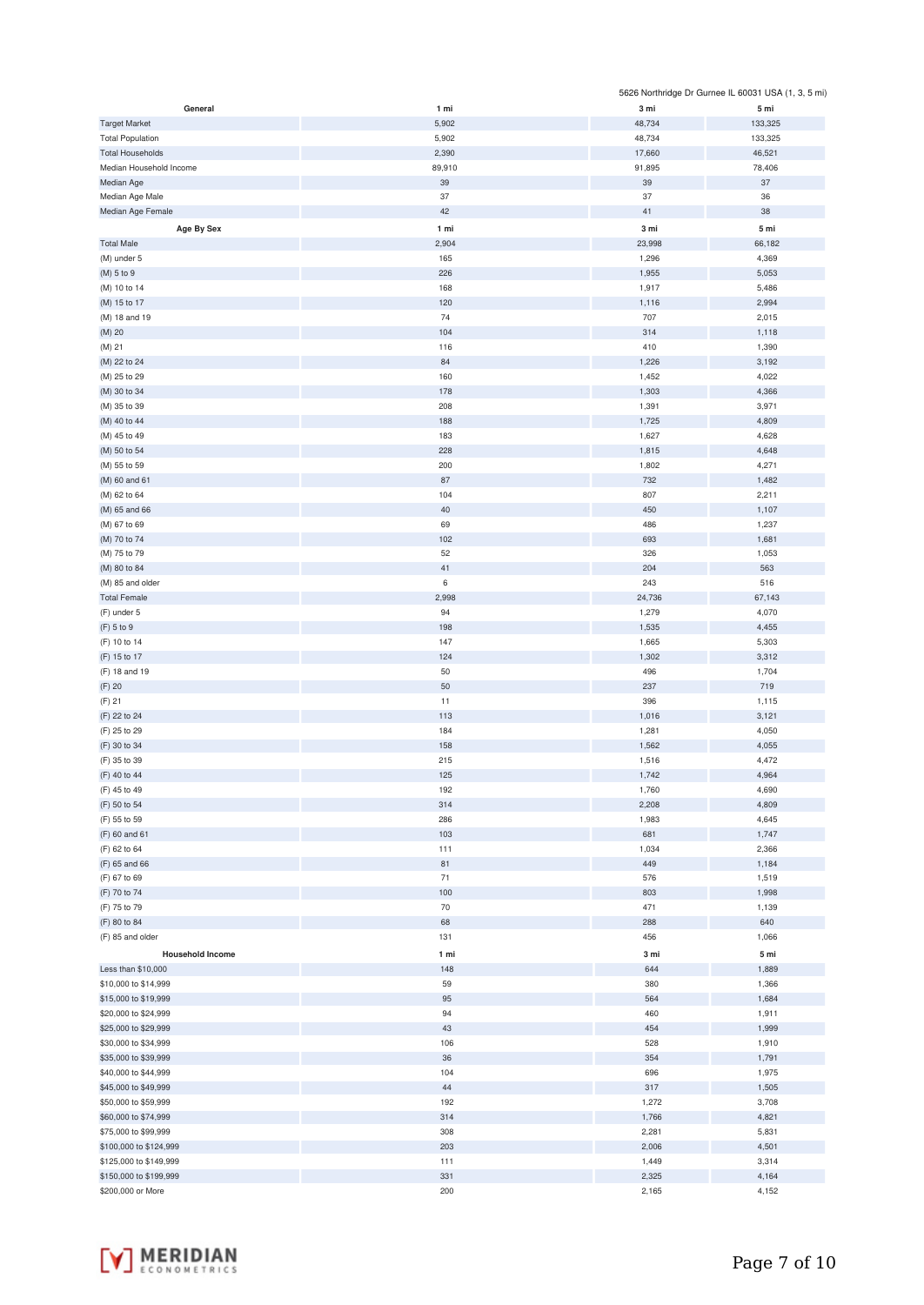|                                                          |                |                     | 5626 Northridge Dr Gurnee IL 60031 USA (1, 3, 5 mi) |
|----------------------------------------------------------|----------------|---------------------|-----------------------------------------------------|
| Race                                                     | 1 mi           | 3 mi                | 5 mi                                                |
| <b>White Alone</b>                                       | 4,062          | 34,670              | 90,083                                              |
| Black or African American Alone                          | 672            | 4,483               | 14,057                                              |
| American Indian and Alaska Native Alone                  | 27             | 218                 | 427                                                 |
| Asian Alone                                              | 729            | 5,561               | 11,590                                              |
| Native Hawaiian and Other Pacific Islander Alone         | $\mathbf 0$    | $\mathsf{O}\xspace$ | 56                                                  |
| Some Other Race Alone                                    | 214            | 1,755               | 12,346                                              |
| Two or More Races<br>Two Races Including Some Other Race | 197<br>22      | 2,047<br>338        | 4,765<br>1,120                                      |
| Two Races Excluding Some Other Race, and Three or        |                |                     |                                                     |
| More Races                                               | 175            | 1,709               | 3,645                                               |
| Hispanic / Latino                                        | 1 mi           | 3 mi                | 5 mi                                                |
| Not Hispanic or Latino                                   | 5,152          | 40,783              | 90,610                                              |
| Hispanic or Latino                                       | 750            | 7,951               | 42,715                                              |
| <b>Marital Status</b>                                    | 1 mi           | 3 mi                | 5 mi                                                |
| Population 15 years and older                            | 4,905          | 39,087              | 104,588                                             |
| Male 15 years and older                                  | 2,345          | 18,830              | 51,274                                              |
| (M) Never Married                                        | 846            | 6,437               | 18,853                                              |
| (M) Now Married                                          | 1,271          | 11,031              | 27,843                                              |
| (M) Married, Spouse Present                              | 1,247          | 10,602              | 26,127                                              |
| (M) Married, Spouse Absent                               | 24             | 429                 | 1,716                                               |
| (M) Separated                                            | $\overline{7}$ | 163                 | 604                                                 |
| (M) Other                                                | 16             | 266                 | 1,112                                               |
| (M) Widowed                                              | 26<br>202      | 220                 | 909                                                 |
| (M) Divorced<br>Female 15 years and older                | 2,559          | 1,143<br>20,257     | 3,668<br>53,315                                     |
| (F) Never Married                                        | 654            | 6,025               | 17,205                                              |
| (F) Now Married                                          | 1,260          | 10,826              | 27,049                                              |
| (F) Married, Spouse Present                              | 1,197          | 10,205              | 24,947                                              |
| (F) Married, Spouse Absent                               | 63             | 622                 | 2,102                                               |
| (F) Separated                                            | 20             | 294                 | 940                                                 |
| (F) Other                                                | 43             | 327                 | 1,162                                               |
| (F) Widowed                                              | 295            | 1,322               | 3,217                                               |
| (F) Divorced                                             | 349            | 2,084               | 5,844                                               |
| <b>Home Value</b>                                        | 1 mi           | 3 mi                | 5 mi                                                |
| <b>Total Owner Occupied Housing Units</b>                | 1,472          | 12,604              | 29,862                                              |
| Less than \$10,000                                       | 6              | 100                 | 470                                                 |
| \$10,000 to \$14,999                                     | $\mathsf 0$    | 54                  | 297                                                 |
| \$15,000 to \$19,999                                     | $\mathsf 0$    | 6                   | 160                                                 |
| \$20,000 to \$24,999                                     | $\,6\,$        | 58                  | 132                                                 |
| \$25,000 to \$29,999                                     | $\mathsf 0$    | 3                   | 83                                                  |
| \$30,000 to \$34,999                                     | $\mathsf 0$    | 34                  | 107                                                 |
| \$35,000 to \$39,999                                     | $\mathsf 0$    | $\mathbf 0$         | 44                                                  |
| \$40,000 to \$49,999                                     | $\mathbf 0$    | 16                  | 130                                                 |
| \$50,000 to \$59,999                                     | 0              | 29                  | 265                                                 |
| \$60,000 to \$69,999                                     | 0              | 57                  | 422                                                 |
| \$70,000 to \$79,999                                     | $\bf 0$        | 162                 | 733                                                 |
| \$80,000 to \$89,999                                     | 37             | 163                 | 956                                                 |
| \$90,000 to \$99,999                                     | $\overline{4}$ | 157                 | 950                                                 |
| \$100,000 to \$124,999                                   | 112<br>109     | 662<br>764          | 2,509                                               |
| \$125,000 to \$149,999<br>\$150,000 to \$174,999         | 157            | 1,158               | 2,558<br>3,286                                      |
| \$175,000 to \$199,999                                   | 120            | 802                 | 1,959                                               |
| \$200,000 to \$249,999                                   | 351            | 2,065               | 4,066                                               |
| \$250,000 to \$299,999                                   | 300            | 2,237               | 3,641                                               |
| \$300,000 to \$399,999                                   | 179            | 2,637               | 4,104                                               |
| \$400,000 to \$499,999                                   | 58             | 890                 | 1,479                                               |
| \$500,000 to \$749,999                                   | 27             | 448                 | 1,077                                               |
| \$750,000 to \$999,999                                   | 6              | 70                  | 228                                                 |
| \$1,000,000 or More                                      | $\mathsf 0$    | 19                  | 147                                                 |
|                                                          |                |                     |                                                     |
| <b>Public Assistance</b>                                 | 1 mi           | 3 mi                | 5 mi                                                |
| <b>Total Households</b>                                  | 2,390          | 17,660              | 46,521                                              |
| With Public Assistance Income                            | 56             | 301                 | 1,222                                               |
| No Public Assistance Income                              | 2,334          | 17,360              | 45,299                                              |
| <b>Housing Tenure</b>                                    | 1 mi           | 3 mi                | 5 mi                                                |
| <b>Total Housing Units</b>                               | 2,390          | 17,660              | 46,521                                              |
| Owner Occupied                                           | 1,472          | 12,604              | 29,862                                              |
| <b>Renter Occupied</b>                                   | 918            | 5,057               | 16,659                                              |
| <b>Vehicles Available</b>                                | 1 mi           | 3 mi                | 5 mi                                                |
| <b>Total Vehicles</b>                                    | 2,390          | 17,660              | 46,521                                              |

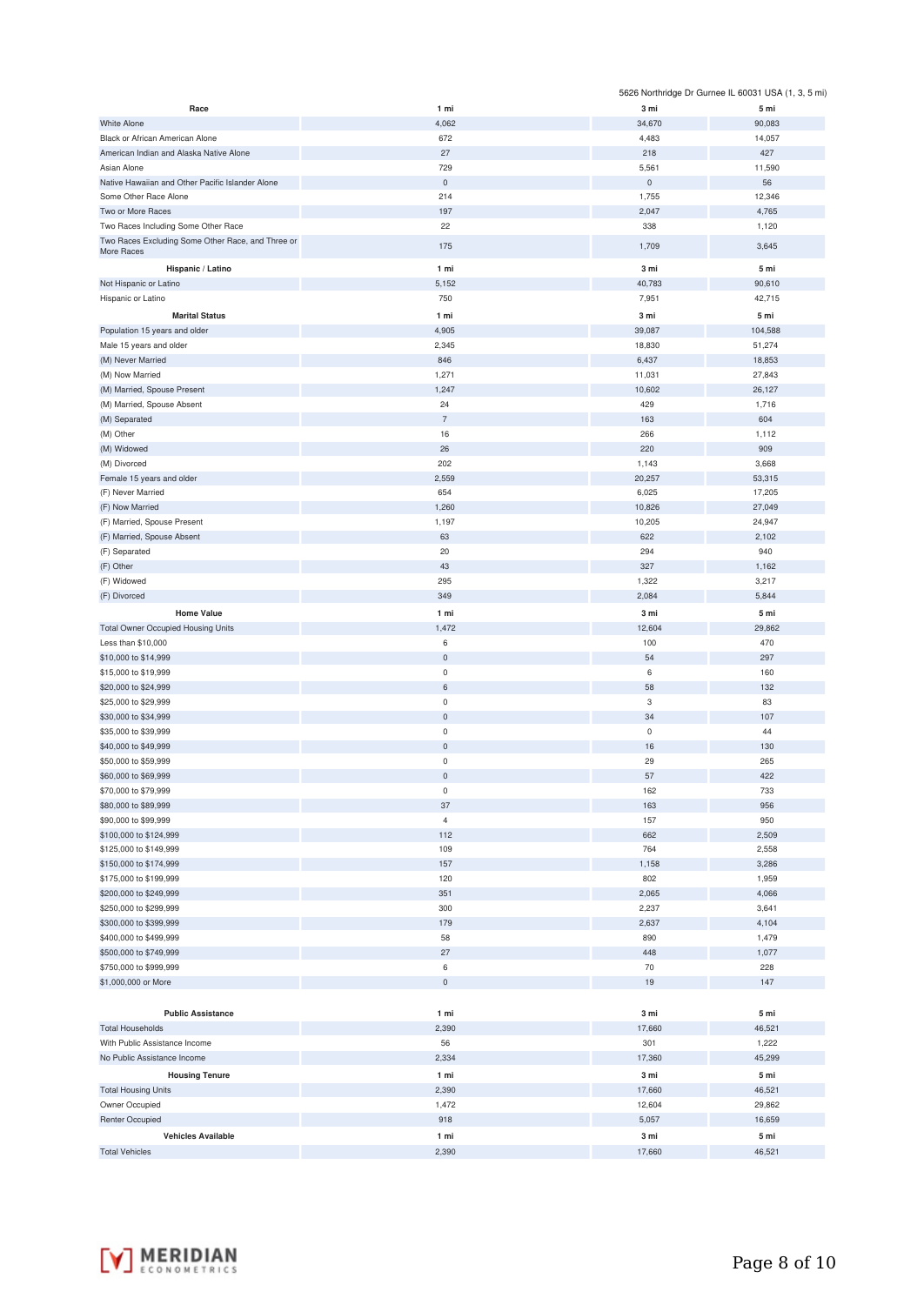|                                                              |                     | 5626 Northridge Dr Gurnee IL 60031 USA (1, 3, 5 mi) |        |
|--------------------------------------------------------------|---------------------|-----------------------------------------------------|--------|
| <b>Education by Sex</b>                                      | 1 mi                | 3 mi                                                | 5 mi   |
| Population 25 years and older                                | 4,057               | 31,867                                              | 83,909 |
| Male 25 years and older                                      | 1,845               | 15,057                                              | 40,565 |
| (M) No Schooling Completed                                   | 46                  | 144                                                 | 638    |
| (M) Nursery to 4th Grade                                     | $\mathbf 0$         | 54                                                  | 248    |
| (M) 5th and 6th Grade                                        | 18                  | 101                                                 | 1,015  |
| (M) 7th and 8th Grade                                        | 11                  | 132                                                 | 794    |
| (M) 9th Grade                                                | $\mathbf{1}$        | 26                                                  | 566    |
| (M) 10th Grade                                               | 9                   | 120                                                 | 649    |
| (M) 11th Grade                                               | 11                  | 74                                                  | 422    |
| (M) 12th Grade, No Diploma                                   | 17                  | 213                                                 | 819    |
|                                                              |                     |                                                     |        |
| (M) High School Graduate, Ged, or Alternative                | 288                 | 2,818                                               | 10,610 |
| (M) Some College, Less than 1 Year                           | 118                 | 859                                                 | 2,455  |
| (M) Some College, 1 or More Years, No Degree                 | 380                 | 2,141                                               | 5,119  |
| (M) Associate's Degree                                       | 88                  | 1,061                                               | 2,716  |
| (M) Bachelor's Degree                                        | 547                 | 4,462                                               | 8,888  |
| (M) Master's Degree                                          | 228                 | 2,019                                               | 3,957  |
| (M) Professional School Degree                               | 40                  | 386                                                 | 712    |
| (M) Doctorate Degree                                         | 43                  | 447                                                 | 958    |
| Female 25 years and older                                    | 2,211               | 16,810                                              | 43,344 |
| (F) No Schooling Completed                                   | $\bf 0$             | 92                                                  | 743    |
| (F) Nursery to 4th Grade                                     | $\bf 0$             | 83                                                  | 297    |
| (F) 5th and 6th Grade                                        | 16                  | 145                                                 | 936    |
| (F) 7th and 8th Grade                                        | 18                  | 87                                                  | 764    |
| (F) 9th Grade                                                | $\mathbf{1}$        | 99                                                  | 777    |
| (F) 10th Grade                                               | 27                  | 198                                                 | 717    |
| (F) 11th Grade                                               | 13                  | 111                                                 | 557    |
| (F) 12th Grade, No Diploma                                   | 13                  | 137                                                 | 556    |
| (F) High School Graduate, Ged, or Alternative                | 431                 | 3,274                                               | 10,672 |
| (F) Some College, Less than 1 Year                           | 190                 | 1,113                                               | 2,603  |
| (F) Some College, 1 or More Years, No Degree                 | 270                 | 2,359                                               | 5,828  |
|                                                              | 293                 |                                                     |        |
| (F) Associate's Degree                                       |                     | 1,409                                               | 3,186  |
| (F) Bachelor's Degree                                        | 538                 | 4,759                                               | 10,008 |
| (F) Master's Degree                                          | 280                 | 2,271                                               | 4,534  |
| (F) Professional School Degree                               | 49                  | 356                                                 | 603    |
| (F) Doctorate Degree                                         | 74                  | 317                                                 | 563    |
| Occupation                                                   | 1 mi                | 3 mi                                                | 5 mi   |
| Agriculture, Forestry, Fishing and Hunting, and Mining       | $\sqrt{4}$          | 50                                                  | 153    |
| Agriculture, Forestry, Fishing and Hunting                   | $\overline{4}$      | 50                                                  | 127    |
| Mining, Quarrying, and Oil and Gas Extraction                | $\mathsf{O}\xspace$ | $\pmb{0}$                                           | 26     |
| Construction                                                 | 243                 | 1,201                                               | 3,445  |
| Manufacturing                                                | 612                 | 4,610                                               | 12,601 |
| Wholesale Trade                                              | 90                  | 1,124                                               | 2,967  |
| <b>Retail Trade</b>                                          | 467                 | 3,478                                               | 8,328  |
| Transportation and Warehousing, and Utilities                | 127                 | 922                                                 | 2,689  |
| Transportation and Warehousing                               | 87                  | 815                                                 | 2,431  |
| Utilities                                                    | 40                  | 107                                                 | 258    |
| Information                                                  | 59                  | 458                                                 | 1,190  |
| Finance and Insurance, and Real Estate and Rental            |                     |                                                     |        |
| and Leasing                                                  | 222                 | 1,809                                               | 3,762  |
| Finance and Insurance                                        | 154                 | 1,391                                               | 2,928  |
| Real Estate and Rental and Leasing                           | 69                  | 418                                                 | 835    |
| Professional, Scientific, and Management, And                |                     |                                                     |        |
| Administrative and Waste Management Services                 | 377                 | 2,935                                               | 8,543  |
| Professional, Scientific, and Technical Services             | 221                 | 1,726                                               | 3,968  |
| Management of Companies and Enterprises                      | $\mathbf{1}$        | 69                                                  | 176    |
| Administrative and Support and Waste Management              | 154                 | 1,140                                               | 4,399  |
| Services<br>Educational Services, and Health Care and Social |                     |                                                     |        |
| Assistance                                                   | 697                 | 5,532                                               | 12,435 |
| <b>Educational Services</b>                                  | 290                 | 2,355                                               | 5,109  |
| Health Care and Social Assistance                            | 407                 | 3,177                                               | 7,326  |
| Arts, Entertainment, and Recreation, and                     | 307                 | 2,364                                               | 7,233  |
| Accommodation and Food Services                              |                     |                                                     |        |
| Arts, Entertainment, and Recreation                          | 93                  | 903                                                 | 2,331  |
| Accommodation and Food Services                              | 214                 | 1,461                                               | 4,902  |
| Other Services, Except Public Administration                 | 47                  | 944                                                 | 2,901  |
| Public Administration                                        | 104                 | 717                                                 | 2,054  |